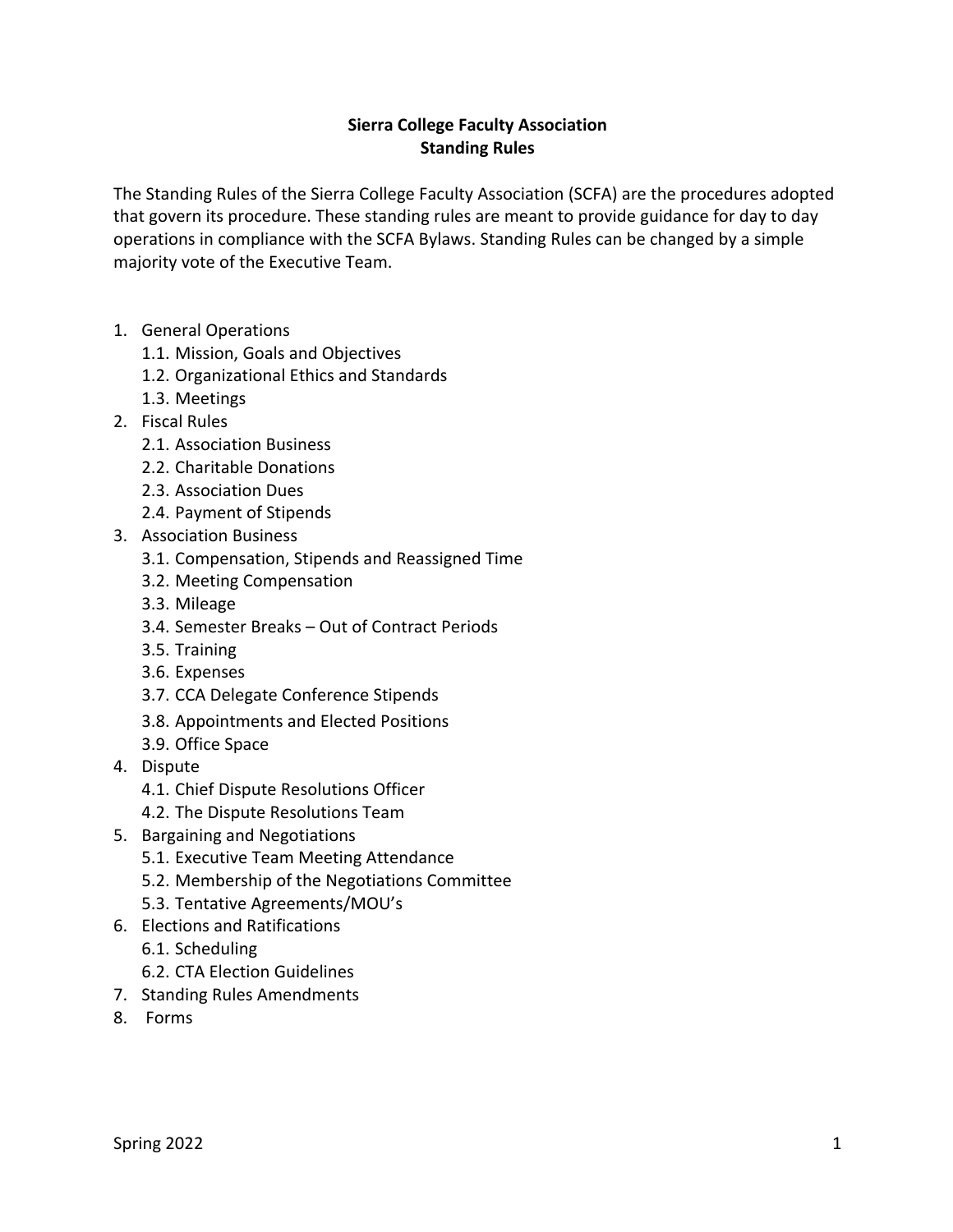### **1. General Operations**

1.1. Mission, Goals and Objectives

- a) The SCFA Representative Council, shall review the mission statement and adopt goals and objectives at the retreat prior to the fall semester. Alignment with the mission statement and progress towards goals should be reviewed at the beginning of the spring semester.
- b) Such mission, goals, and objectives shall establish the SCFA priorities for the following one-year period and shall guide the appropriate committees, task forces and other governance bodies in their specific development of goals and expenditure of funds within their budgets.
- 1.2. Organizational Ethics and Standards
	- a) Executive Team Members and Representative Council Members collectively represent all faculty. Individual board members recognize that their obligation is to work collaboratively with their elected colleagues in order to effectively represent the general faculty of Sierra College.
	- b) Fraudulent or unethical behavior on the part of SCFA Officers or Representative Council Members will not be tolerated. SCFA Officers and Representative Council Members share the responsibility, in the name of the greater membership, to hold their officer and Representative Council colleagues accountable for fraud or unethical behavior.
- 1.3. Meetings
	- a) Attendance shall be recorded at each Executive Team and Representative Council meeting.
	- b) Any Executive Team member or Representative Council member not able to attend a regularly scheduled meeting must inform the SCFA President prior to the meeting or within seven days after the meeting of their inability to attend and the specific reasons which prohibited them from fulfilling their SCFA responsibility.
	- c) Job abandonment shall be defined as absenteeism in excess of 50% of regularly scheduled Executive Board meetings within a 90 day period.
	- d) If a position is abandoned the Representative Council shall review the circumstances and shall determine whether or not to declare a vacancy.
	- e) If the Representative Council declares a vacancy, the process outlined in the SCFA Bylaws shall be applied.
- 1.4. Communication
	- a) The SCFA Executive Team and Representative Council are required to utilize a private email account separate from the Sierra College email for the purpose of communication between members. This email should be checked daily M-F during the semester. Between semesters the Executive Team should continue to regularly check their private email.
	- b) Constituent open forums will be held once a month, at a minimum, during the semester to gather interests and concerns from SCFA constituents. These general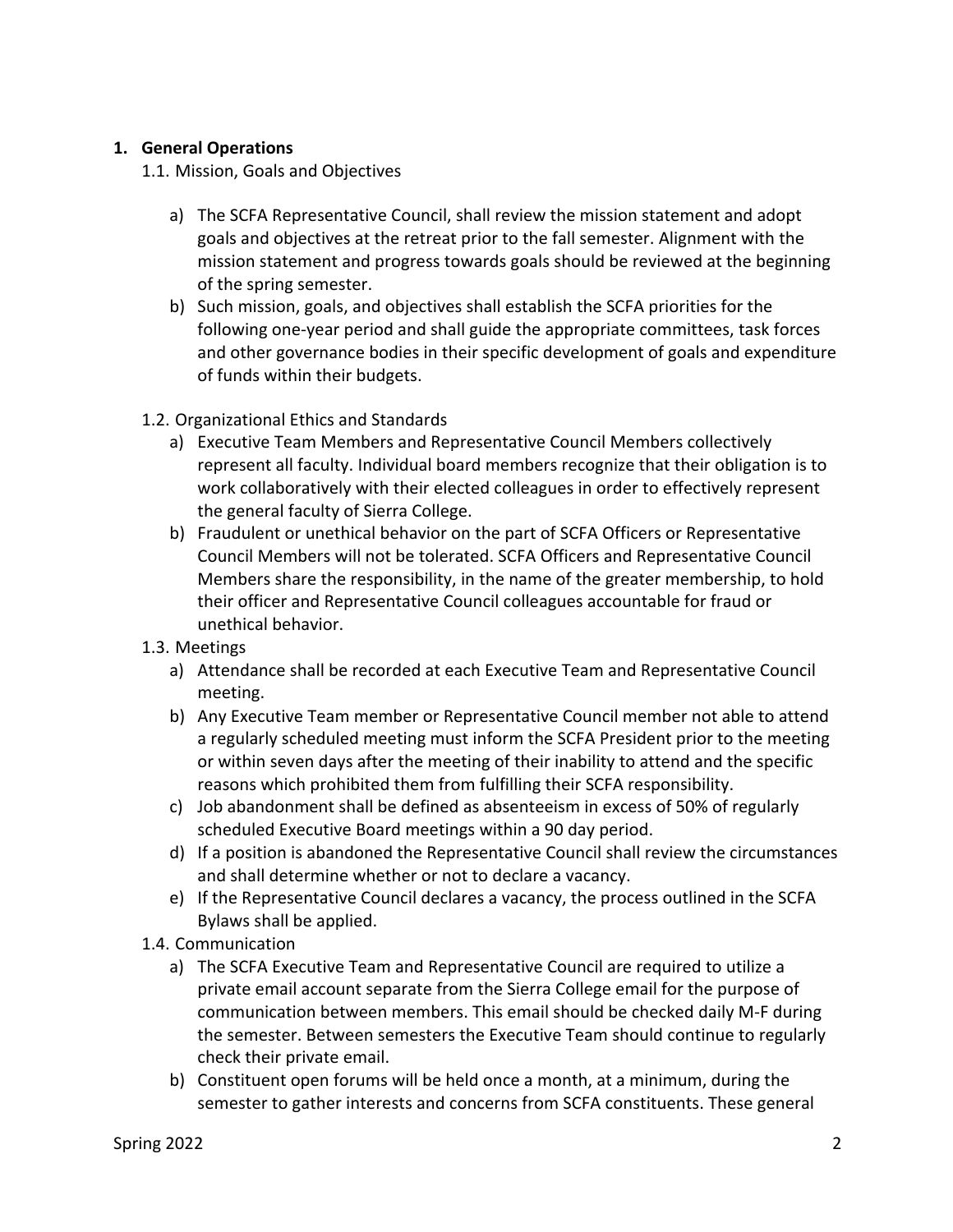meetings of SCFA shall be called for discussion and informational purposes only. While motions may be presented at such meetings, no official action may be taken without adhering to the Bylaws.

- c) A newsletter will be distributed to all faculty once per semester or as determined by the Executive Team and/or Representative Council. The newsletter shall provide a summary of information shared at open forums as well as other content to be determined by Representative Council and/or the Executive Team.
- d) The President is SCFA's official spokesperson on all issues including, but not limited to, organizational, political, and educational policy and positions.
- e) The SCFA President may designate other elected leaders or staff members to articulate the organization's policies or positions either on a specific occasion or within defined limits during their term of office. The President shall determine the occasions and shall define any limits and report such actions to the Executive Team at its next meeting.
- f) No SCFA elected leader shall initiate contact with the media or any other organization to encourage a position or activity without the specific authorization of the SCFA President or their designee. A request for such authorization shall include a detailed account of the position/activity and the cost estimates of SCFA's participation.
- g) Any invitation to attend/participate in an event sponsored by another organization shall be shared with the SCFA President who shall decide in consultation with the Executive Team who should represent SCFA.
- h) Release of Membership Mailing/Email Lists:
	- i. Authority for Release: The SCFA President shall have the authority to release the SCFA mailing and email lists only upon official written request of an affiliated CCA/CTA chapter for the purpose of communicating labor information. The list or copy of the list may not be released to any other party or agency for any reason.
	- ii. Release of membership mailing, and email lists are otherwise prohibited under SCFA policy.
	- iii. Executive Team and Representative Council member's private address and contact information shall not be released on the CCA website without prior consent.
- i) Interest Areas will be assigned to Representative Council Members. Representative Council Members should reach out to the Department Chairs (and other faculty) a minimum of twice per semester 1 week prior to the regularly scheduled Representative Council meetings.

#### **2. Fiscal Rules**

- 2.1. Association Business
	- a) Confidentiality: The SCFA Treasurer shall present summaries of expenses as well as problems/concerns to the Executive Team. Names shall be held confidential.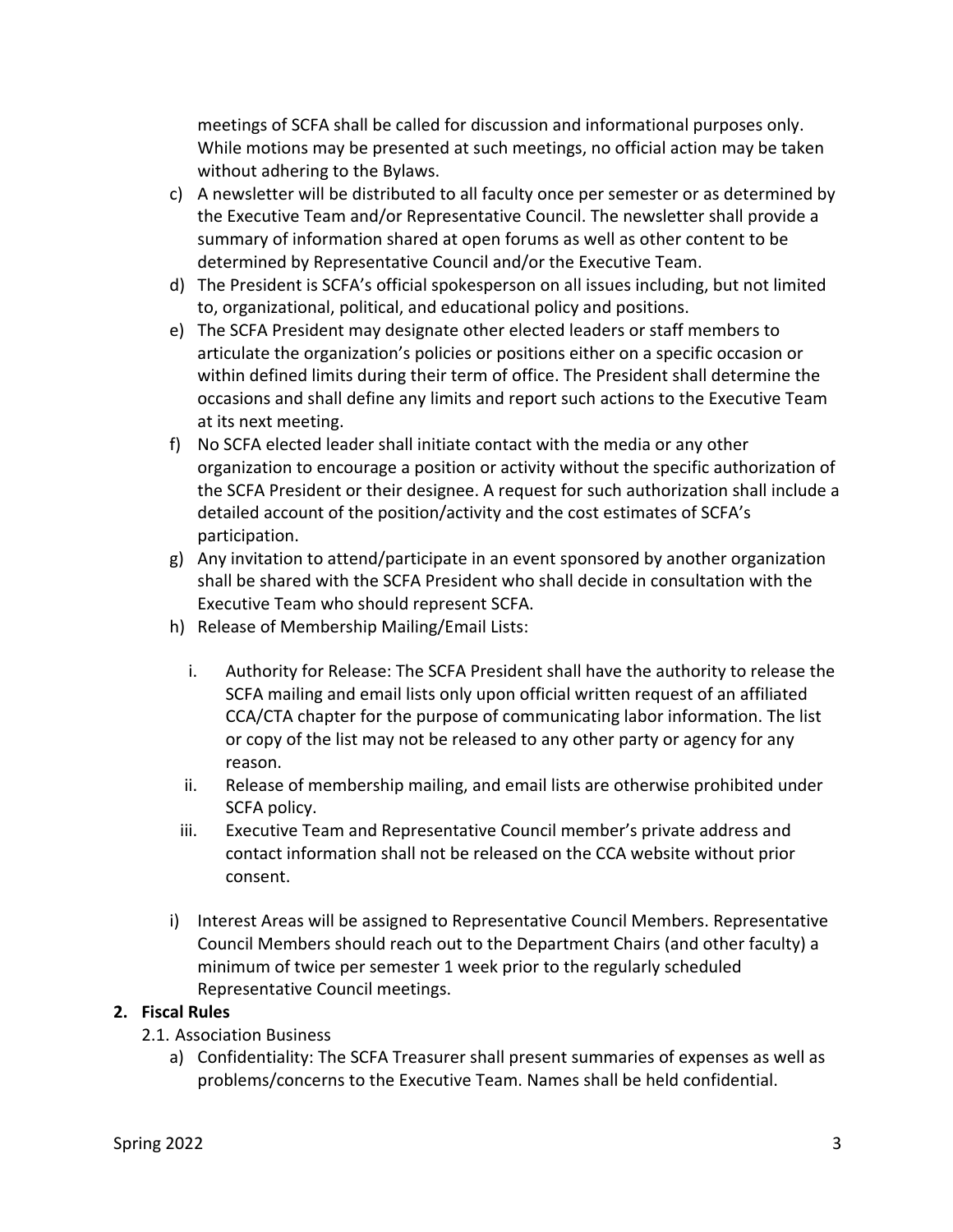- b) All expenses relating to governance shall be pre-approved by the SCFA President and the SCFA Treasurer prior to issuing payment.
- c) At least once each semester, the Treasurer shall lead the Representative Council through an examination of the accounting ledgers (check book, investments, planned budget compared with actuals-to-date of expenditures) such that the Executive Team and Representative Council Members can exercise their due diligence in the oversight of member dues and Association assets.
- 2.2. Charitable Donations
	- a) The SCFA Executive Team recognizes its responsibility to exercise due diligence in the expenditure of faculty dues.
	- b) All requests for charitable donations must be made in advance to the Executive Team which will make a recommendation to either fund the request or to decline to fund the request, so that the request can be placed on a Representative Council Agenda and so that members can speak to this request.
	- c) Deliberations over such requests will occur in open session of the Representative Council and Executive Team Members or Representative Council members who have an interest in the request shall recuse themselves from voting.
	- d) The following values/considerations shall guide the Executive Team recommendation to Representative Council and the discussion of this recommendation at Representative Council:
		- i. Will the funds be used for an SCFA event?
		- ii. Is the event facilitated by SCFA members or fee payers?
		- iii. Is the event primarily for SCFA member's or fee payers' benefit?
		- iv. Is the event directly related to SCFA interests?
		- v. Will funding the event benefit the SCFA as a unit?
- 2.3. Association Dues

In the event the Executive Team determines that Membership/Fee Payer dues should be changed, the following conditions shall apply:

- a) Discussion regarding potential dues increases shall be listed as an Agenda item at a regularly scheduled Representative Council meeting, clearly described, such that members/fees payers can attend the meeting to speak to the issue.
- b) In the event that the decision is made to pursue an increase to member/payer dues, the President shall include opportunity for general membership questions and discussions at Open Forums.
- c) An increase in membership dues shall be voted upon by the SCFA membership.
- 2.4. Payment of Stipends
	- a) Payments for regular semester stipends shall be distributed at least twice a semester ideally within one week after the final Representative Council meeting of the semester.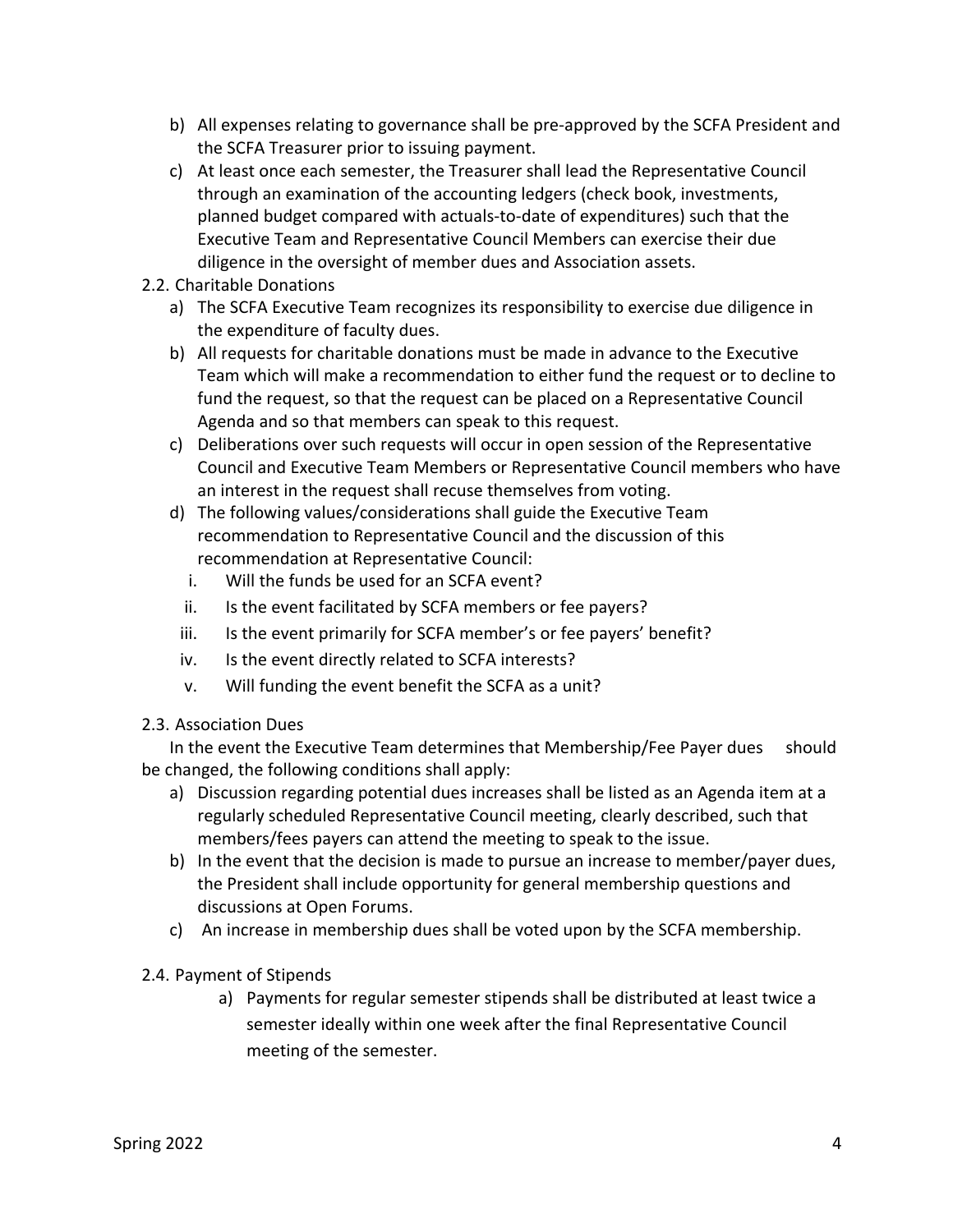b) Payments for between semester work shall be distributed on the last day of each month or as determined by the Treasurer in consultation with the President.

# **3. Association Business**

- 3.1. Compensation, Stipends and Reassigned Time
	- a) The Executive Team shall make recommendations to the Representative Council regarding reassigned time and stipends for the Executive Team, Representative Council members and appointed positions. The Representative Council, in public session at regular meetings, shall approve the reassigned time and/or stipends for appointed and elected officers and committee members. The minutes, containing the positions and the amount of reassigned time and/or stipends, shall be publicly posted as provided for in the Bylaws.
	- b) Standard reassigned time and/or stipends may be supplemented when the demands of the duties increase substantially, e.g. extended negotiations meetings, necessary Interest Based Bargaining training, etc. Supplements to reassigned time and/or stipends shall be listed on the agenda, discussed and voted upon in open session of Representative Council.
- 3.2. Meeting Compensation
	- a) Representative Council Members shall receive a stipend of \$50 per hour for attending the regular Executive Team meetings.
	- b) When it is necessary to call special meetings of the Representative Council to conduct SCFA business, Representative Council members shall be compensated similarly to the regularly scheduled Representative Council meetings.
	- c) Executive Team Members receiving reassigned time or stipend for the performance of their duties shall receive no additional meeting stipends for attending Executive team or Representative Council meetings. Executive Team members not receiving reassigned time or stipend for the performance of their duties shall receive the same meeting stipend as Representative Council members mentioned above.
- 3.3. Mileage
	- a) Mileage to and from SCFA meetings and retreats shall be compensated when requested at a rate in accordance with Federal IRS standards. Executive Team members and Representative Council Members may be compensated for travel when ten miles or greater roundtrip to and from campus when they drive to and from campus solely for the SCFA meeting.
	- b) Executive Team members and Representative Council members who are at the physical meeting location for work other than the SCFA meetings are not eligible for mileage compensation on that day.
- 3.4. Semester Breaks Out of Contract Periods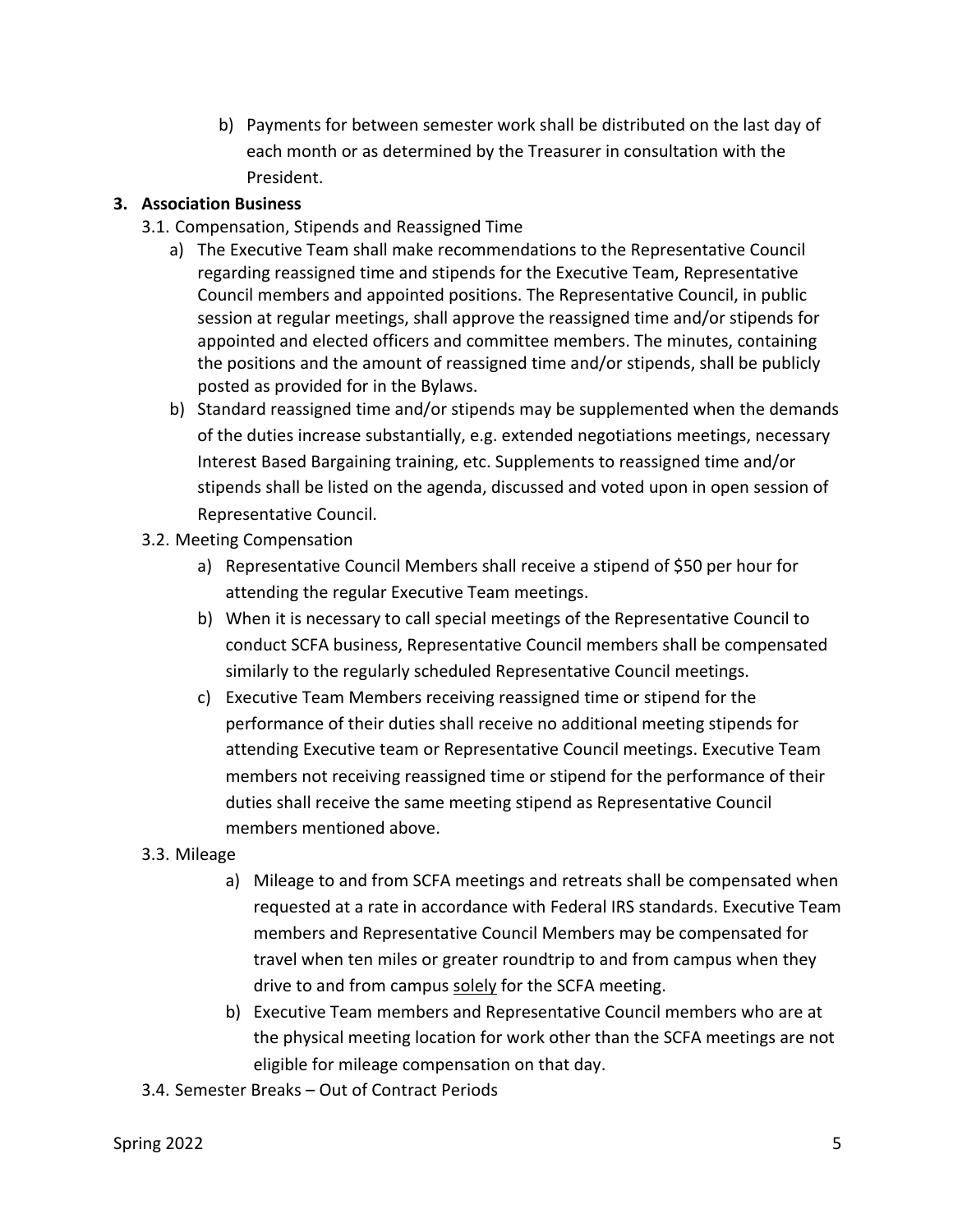- a) At the final meeting of the semester, the SCFA Executive Team will consider requests from Executive Team members and Representative Council members for compensation for work done between semesters. All meetings of the Executive Team and Representative Council during the out-of-contract period shall be compensated similarly to the regularly scheduled Representative Council meeting rates; this includes both public and closed meetings as well as retreats for planning.
- b) Executive Team members and Representative Council members making a request for between semester compensation shall send a short description of the work to the President and Treasurer prior to the final regularly scheduled meeting of the semester. A recommendation from the Executive Team regarding semester break compensation requests will be made to the Representative Council for discussion and approval during open session at its final regularly scheduled meeting of the semester. Only compensation requests that receive majority vote from the Representative Council shall be funded. Tie votes that cannot be transcended will result in the work not being funded. The Executive Team may hear after-the-fact requests for semester break compensation and make a recommendation to the Representative Council for potential approval at the first regularly scheduled meeting during the semester. Any work completed without prior summer compensation approval may be potentially declined by the Representative Council. Compensation should not be automatically assumed.
- c) Executive Team members or Representative Council members seeking afterthe-fact compensation for unanticipated semester break work shall send a short description of the work performed to the President and Treasurer to be included in the first regularly scheduled Executive Team meeting of the semester. Consideration of compensation for these requests shall be recommended by the Executive Team to the Representative Council for at the next regularly scheduled Representative Council meeting.

#### 3.5. Training

a) Certain tasks performed by the Executive Team, Representative Council and Appointees have a significant impact on the well-being of the membership, and training for these tasks is crucial. When, for example, the Chief Negotiator or a Grievance Officer steps aside and is replaced by a new, inexperienced appointee, individualized training becomes crucial. When such training becomes necessary, the Executive Team may consider and recommend to the Representative Council a training stipend for the trainer for the initial semester that the new member occupies the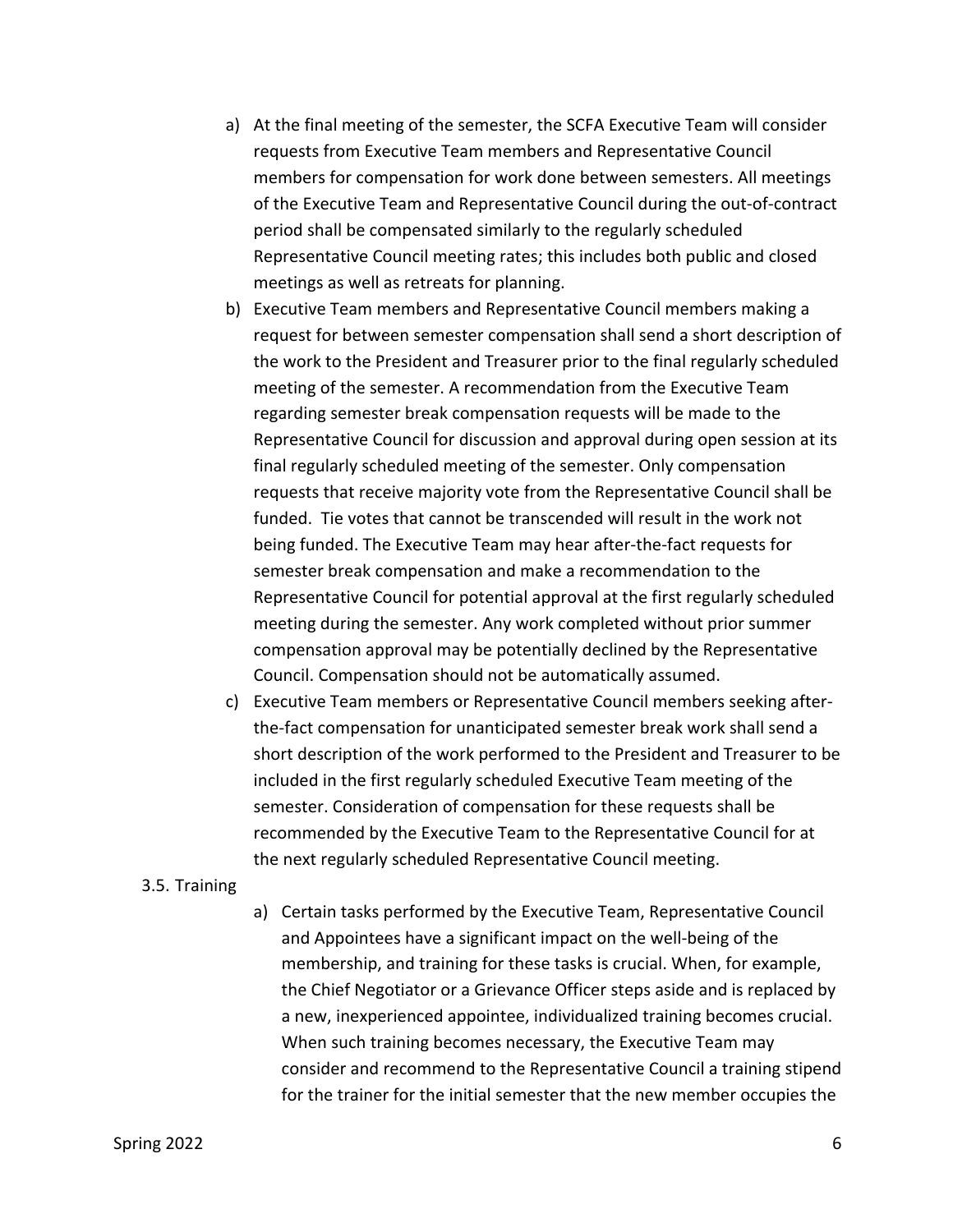position. Requests for additional training stipends may also be considered. Such training cannot exceed 50% of the actual position's compensation and shall not go beyond two semesters in duration. Such requests shall be listed in the Representative Council Agenda for general membership distribution as a "training stipend." Discussions shall take place in open session.

- b) Outside Training & Professional Development may have similar member benefits as well as benefits to the organization function. When such training becomes necessary, the Executive Team may consider and recommend to the Representative Council a training stipend for those successfully completing an approved training.
- 3.6. Expenses
	- a) The Executive Team and Representative Council may, by majority vote, elect to purchase dinner and drinks for meetings. The motion for such an expenditure should appear on an agenda, be discussed in open session of Representative Council for input from the general membership and be approved by majority vote.
	- b) Expenses for equipment and staffing shall be borne by the SCFA as approved by a majority vote of the Executive Team.
- 3.7. SCFA shall compensate General Membership, Executive Team members and Representative Council Members for CCA conference attendance stipends under the following conditions:
	- i. The member shall be approved to serve as a delegate, representing SCFA, at the CCA conference;
	- ii. The member shall attend each session of the CCA conference as reported by CCA to the President of SCFA after the conference has ended;
	- iii. The member shall provide an electronic review of the conference sessions attended to the SCFA Treasurer following the completion of the conference;
	- iv. The member shall complete the Conference Stipend form found on the SCFA website to the Treasurer.
	- v. Both the review and completed form shall be submitted within 30 days of the end of the conference.
	- vi. The member (general, Executive Team or Representative Council) serves on the CCA Board and does or does not serve SCFA as a delegate at the conference.
	- b) Under no conditions shall SCFA fund the stipend prior to the end of the conference attended.
- 3.8. Appointments and Elected Positions: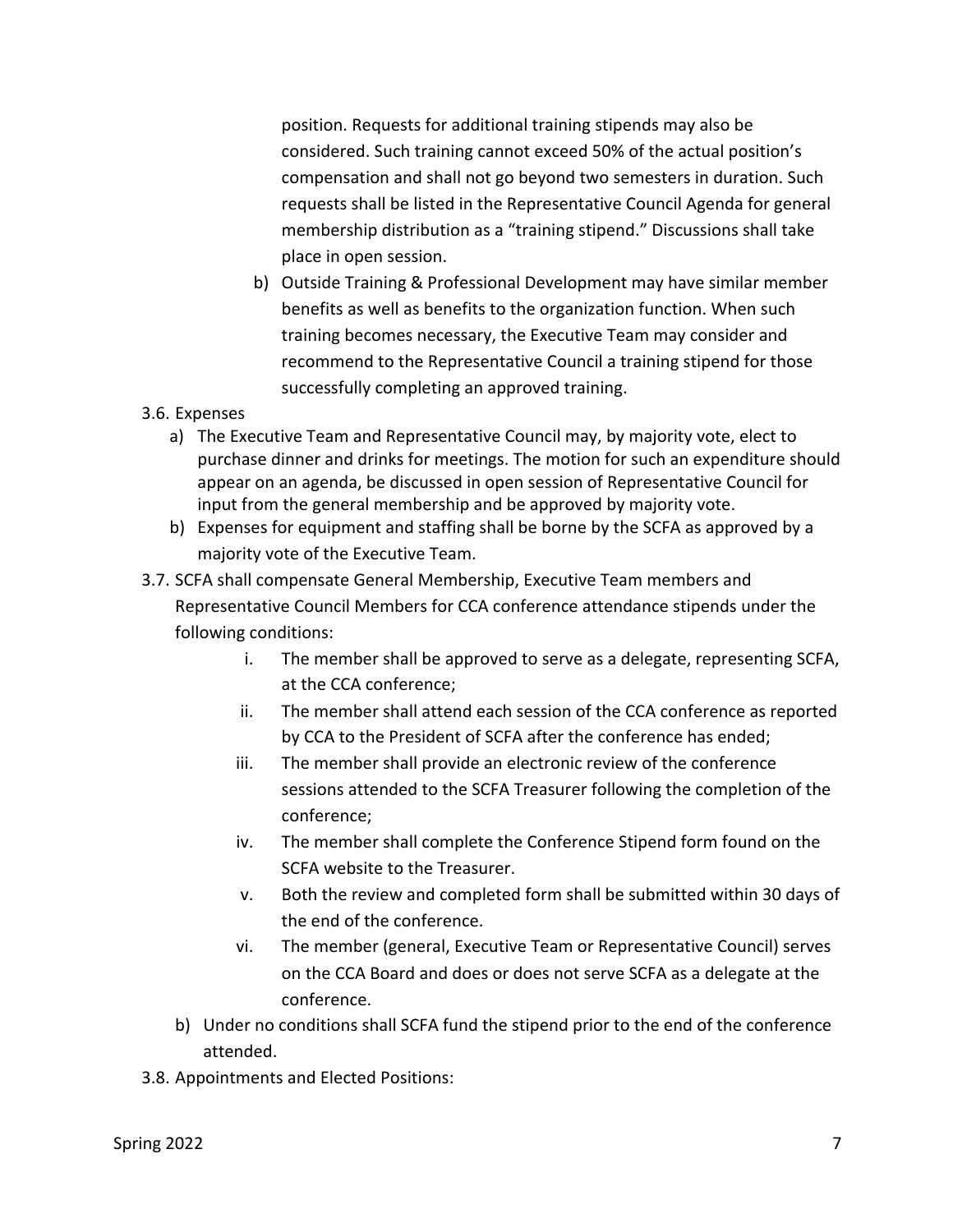- a) Appointees to committees/task forces/workgroups/governance committees shall report back to the Representative Council at the pleasure of the Executive Team.
- b) Appointments shall have no specified term of office.
- c) Appointed and elected position holders shall remain members in good standing of the SCFA.
- d) There shall be no limitation on the number of times an elected officer may be elected nor upon the number of times may an appointed person be reappointed.
- 3.9. Office Space
	- a) The SCFA shall establish and maintain office space for the purpose of conducting SCFA business as deemed necessary by the Executive Team.
	- b) Office Space shall be equipped and staffed with any and all equipment or personnel deemed necessary by the Executive Team for the proper operation of the office.

# **4. Disputes**

The dispute resolutions team shall be comprised of the Chief Dispute Resolution Officer and as many additional Dispute Team Members as the Executive Team deems necessary.

- 4.1 Chief Dispute Resolutions Officer shall:
	- a) Be appointed by the Executive Team.
	- b) Serve as the initial contact for any faculty member(s) initiating a dispute and shall assist the disputing faculty member(s) through the appropriate process.
	- c) Be responsible for being thoroughly knowledgeable about the current contract between SCFA and the Sierra College district.
	- d) Make every reasonable effort to become familiar with rulings of the Public Employees Relations Board and other matters which could affect the contract between the faculty and the Sierra College district.
	- e) Report promptly to the President all disputes initiated and provide ongoing regular reports to the Executive Team.
- 4.2 Dispute Resolutions Team Members shall:
	- a) Communicate regularly with the Chief Dispute Resolutions Officer any potential or current disputed requiring attention.
	- b) Represent faculty as assigned by the Dispute Resolutions Officer.
	- c) Communicate, in general terms, the nature of current disputes requiring attention to the Executive Team of SCFA in closed session.
	- d) Communicate regularly with the SCFA President regarding every dispute currently requiring attention.

# **5. Bargaining and Negotiations**

5.1. Executive Team Meeting Attendance - When negotiations are in process, the Chief Negotiator shall attend the regularly scheduled Executive Team meetings to provide